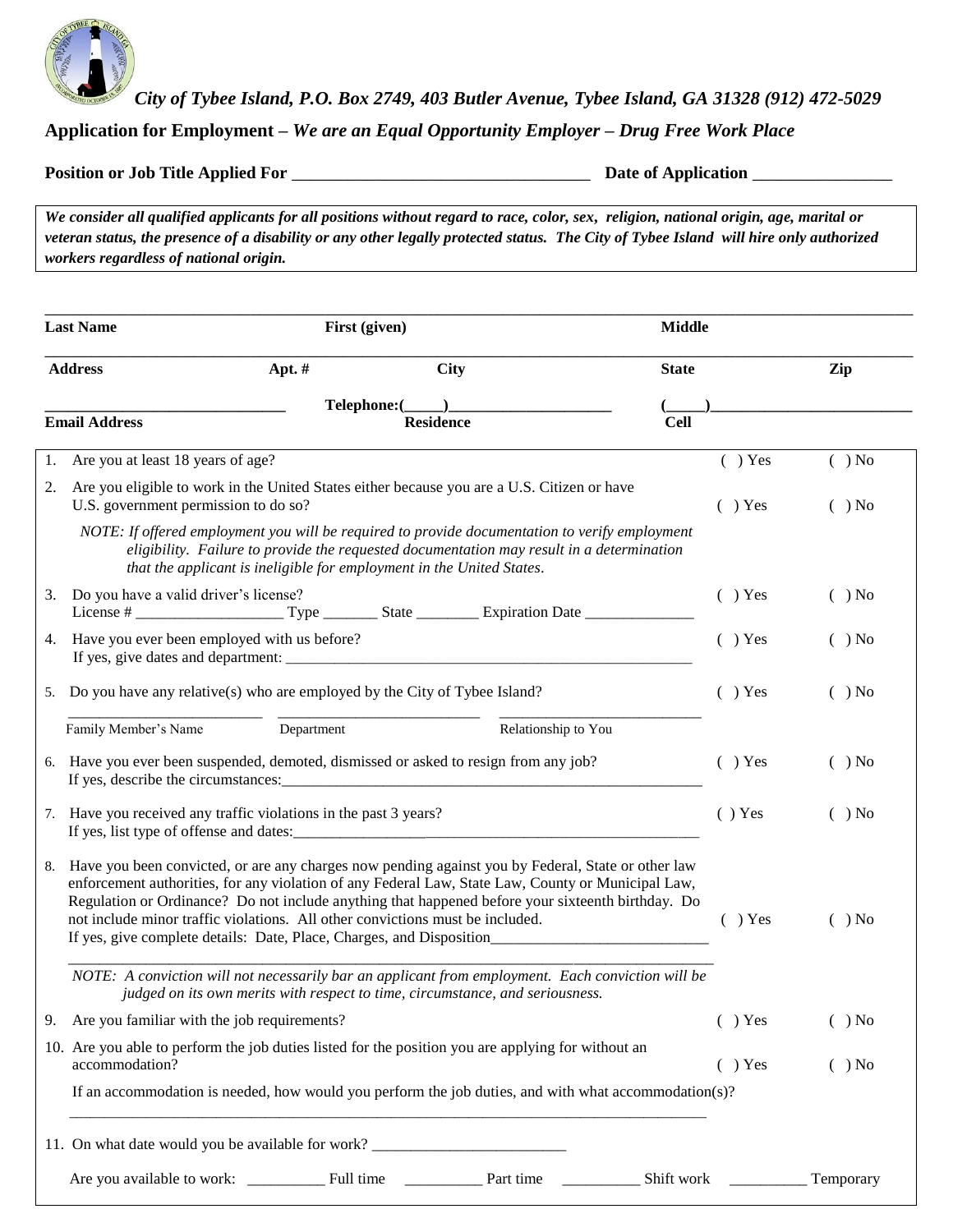| <b>Education</b>                                                     |  |  |  |  |                |                                                                                                            |
|----------------------------------------------------------------------|--|--|--|--|----------------|------------------------------------------------------------------------------------------------------------|
| <b>High School</b>                                                   |  |  |  |  |                |                                                                                                            |
| Name & Location:                                                     |  |  |  |  |                |                                                                                                            |
|                                                                      |  |  |  |  |                | (Please list last high school that you attended)                                                           |
| <b>Circle Highest Grade Completed:</b>                               |  |  |  |  | 7 8 9 10 11 12 | Graduated? ( ) Yes ( ) No                                                                                  |
| If not a high school graduate, do you have a GED? $( )$ Yes $( )$ No |  |  |  |  |                |                                                                                                            |
|                                                                      |  |  |  |  |                | Name of State Authority Issuing the Diploma: example and the state of State Authority Issuing the Diploma: |
|                                                                      |  |  |  |  |                |                                                                                                            |
|                                                                      |  |  |  |  |                |                                                                                                            |

If the position you are applying for requires a college degree, or if you wish to volunteer any secondary educational information, please complete the following section for post-secondary education (Technical Schools/Colleges/Universities):

### **Technical School/College/University**

| NAME OF SCHOOL | City and State | Graduated? Yes or No | <b>MAJOR/DEGREE</b> |  |
|----------------|----------------|----------------------|---------------------|--|
|                |                |                      |                     |  |
|                |                |                      |                     |  |
|                |                |                      |                     |  |
|                |                |                      |                     |  |

\_\_\_\_\_\_\_\_\_\_\_\_\_\_\_\_\_\_\_\_\_\_\_\_\_\_\_\_\_\_\_\_\_\_\_\_\_\_\_\_\_\_\_\_\_\_\_\_\_\_\_\_\_\_\_\_\_\_\_\_\_\_\_\_\_\_\_\_\_\_\_\_\_\_\_\_\_\_\_\_\_\_\_\_\_\_\_\_\_\_\_\_\_\_\_\_\_\_\_\_\_\_\_\_\_\_\_\_\_\_ \_\_\_\_\_\_\_\_\_\_\_\_\_\_\_\_\_\_\_\_\_\_\_\_\_\_\_\_\_\_\_\_\_\_\_\_\_\_\_\_\_\_\_\_\_\_\_\_\_\_\_\_\_\_\_\_\_\_\_\_\_\_\_\_\_\_\_\_\_\_\_\_\_\_\_\_\_\_\_\_\_\_\_\_\_\_\_\_\_\_\_\_\_\_\_\_\_\_\_\_\_\_\_\_\_\_\_\_\_\_

What special vocational or business courses have you taken? \_\_\_\_\_\_\_\_\_\_\_\_\_\_\_\_\_\_\_\_\_\_\_\_\_\_\_\_\_\_\_\_\_\_\_\_\_\_\_\_\_\_\_\_\_\_\_\_\_\_\_\_\_\_\_\_\_\_\_\_

Special honors: \_\_\_\_\_\_\_\_\_\_\_\_\_\_\_\_\_\_\_\_\_\_\_\_\_\_\_\_\_\_\_\_\_\_\_\_\_\_\_\_\_\_\_\_\_\_\_\_\_\_\_\_\_\_\_\_\_\_\_\_\_\_\_\_\_\_\_\_\_\_\_\_\_\_\_\_\_\_\_\_\_\_\_\_\_\_\_\_\_\_\_\_\_\_\_\_\_

Please use this space for additional information related to your education, training and experience.

#### **References**

**\_\_\_\_\_\_\_\_\_\_\_\_\_\_\_\_\_\_\_\_\_\_\_\_\_\_\_\_\_\_\_\_\_\_\_\_\_\_\_\_\_\_\_\_\_\_\_\_\_\_\_\_\_\_\_\_\_\_\_\_\_\_\_\_\_\_\_\_\_\_\_\_\_\_\_\_\_\_\_\_\_\_\_\_\_\_\_\_\_\_\_\_\_\_\_\_\_\_\_\_\_\_\_\_\_\_\_\_\_\_ \_\_\_\_\_\_\_\_\_\_\_\_\_\_\_\_\_\_\_\_\_\_\_\_\_\_\_\_\_\_\_\_\_\_\_\_\_\_\_\_\_\_\_\_\_\_\_\_\_\_\_\_\_\_\_\_\_\_\_\_\_\_\_\_\_\_\_\_\_\_\_\_\_\_\_\_\_\_\_\_\_\_\_\_\_\_\_\_\_\_\_\_\_\_\_\_\_\_\_\_\_\_\_\_\_\_\_\_\_\_ \_\_\_\_\_\_\_\_\_\_\_\_\_\_\_\_\_\_\_\_\_\_\_\_\_\_\_\_\_\_\_\_\_\_\_\_\_\_\_\_\_\_\_\_\_\_\_\_\_\_\_\_\_\_\_\_\_\_\_\_\_\_\_\_\_\_\_\_\_\_\_\_\_\_\_\_\_\_\_\_\_\_\_\_\_\_\_\_\_\_\_\_\_\_\_\_\_\_\_\_\_\_\_\_\_\_\_\_\_\_**

Give name, address, and telephone numbers of three (3) references who **are not** related to you and **are not** previous employers.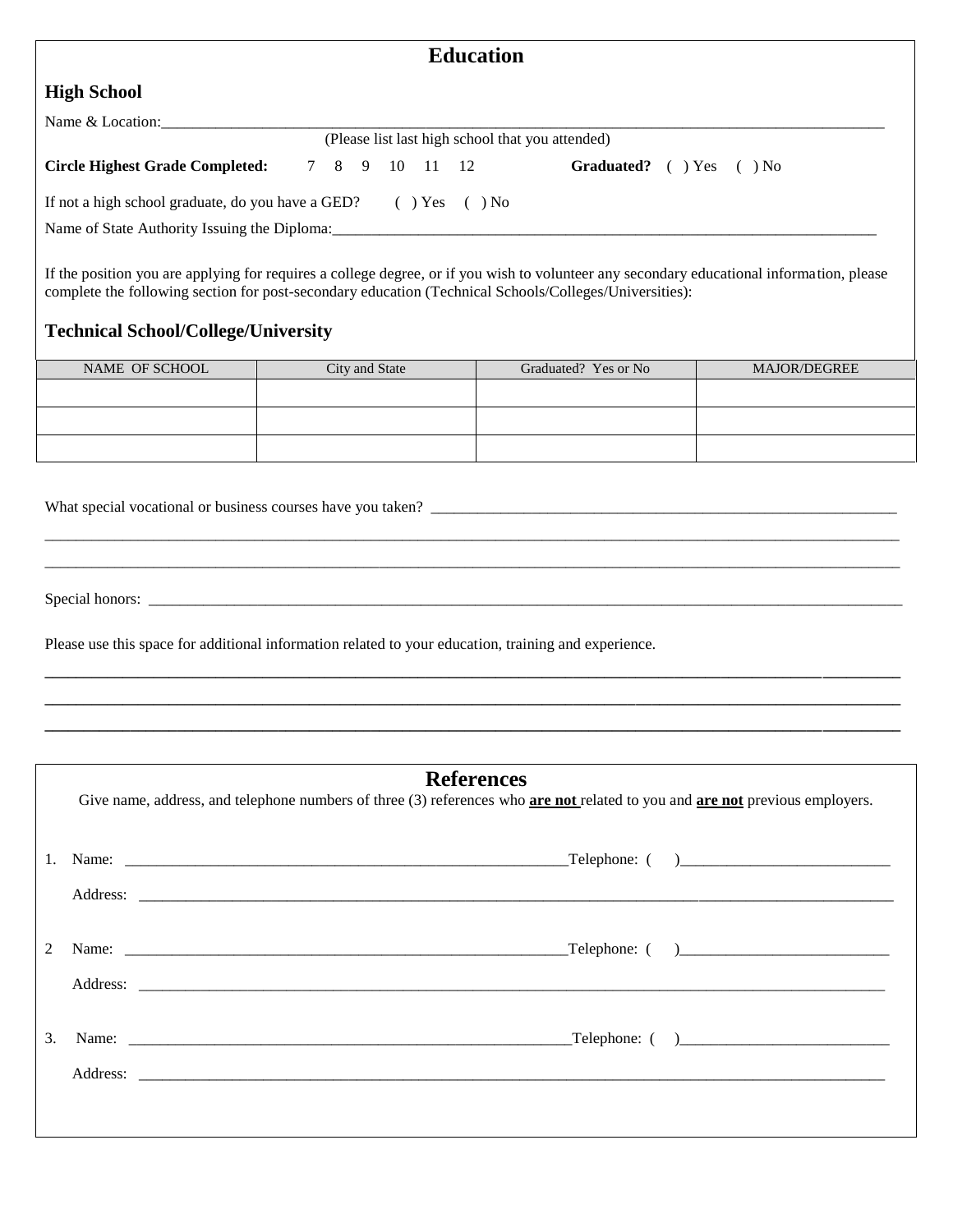# **Employment History**

| Describe your employment history beginning with your current or most recent job. Include military and volunteer experience. Failure to<br>give complete information regarding each job held may result in disqualification. Complete addresses with zip codes and telephone<br>numbers for all employers are necessary. Attach additional sheet(s) if necessary. A resume may be attached only as additional<br>information and will not be accepted in lieu of completing this section. |                          |
|------------------------------------------------------------------------------------------------------------------------------------------------------------------------------------------------------------------------------------------------------------------------------------------------------------------------------------------------------------------------------------------------------------------------------------------------------------------------------------------|--------------------------|
|                                                                                                                                                                                                                                                                                                                                                                                                                                                                                          |                          |
|                                                                                                                                                                                                                                                                                                                                                                                                                                                                                          |                          |
|                                                                                                                                                                                                                                                                                                                                                                                                                                                                                          | <b>Employment Dates:</b> |
|                                                                                                                                                                                                                                                                                                                                                                                                                                                                                          |                          |
|                                                                                                                                                                                                                                                                                                                                                                                                                                                                                          |                          |
|                                                                                                                                                                                                                                                                                                                                                                                                                                                                                          |                          |
|                                                                                                                                                                                                                                                                                                                                                                                                                                                                                          |                          |
|                                                                                                                                                                                                                                                                                                                                                                                                                                                                                          |                          |
|                                                                                                                                                                                                                                                                                                                                                                                                                                                                                          |                          |
|                                                                                                                                                                                                                                                                                                                                                                                                                                                                                          |                          |
|                                                                                                                                                                                                                                                                                                                                                                                                                                                                                          | <b>Employment Dates:</b> |
|                                                                                                                                                                                                                                                                                                                                                                                                                                                                                          |                          |
|                                                                                                                                                                                                                                                                                                                                                                                                                                                                                          |                          |
|                                                                                                                                                                                                                                                                                                                                                                                                                                                                                          |                          |
|                                                                                                                                                                                                                                                                                                                                                                                                                                                                                          |                          |
|                                                                                                                                                                                                                                                                                                                                                                                                                                                                                          |                          |
|                                                                                                                                                                                                                                                                                                                                                                                                                                                                                          |                          |
|                                                                                                                                                                                                                                                                                                                                                                                                                                                                                          | <b>Employment Dates:</b> |
|                                                                                                                                                                                                                                                                                                                                                                                                                                                                                          |                          |
|                                                                                                                                                                                                                                                                                                                                                                                                                                                                                          |                          |
|                                                                                                                                                                                                                                                                                                                                                                                                                                                                                          |                          |
|                                                                                                                                                                                                                                                                                                                                                                                                                                                                                          |                          |
|                                                                                                                                                                                                                                                                                                                                                                                                                                                                                          |                          |
|                                                                                                                                                                                                                                                                                                                                                                                                                                                                                          |                          |
|                                                                                                                                                                                                                                                                                                                                                                                                                                                                                          |                          |
|                                                                                                                                                                                                                                                                                                                                                                                                                                                                                          | <b>Employment Dates:</b> |
|                                                                                                                                                                                                                                                                                                                                                                                                                                                                                          |                          |
|                                                                                                                                                                                                                                                                                                                                                                                                                                                                                          |                          |
|                                                                                                                                                                                                                                                                                                                                                                                                                                                                                          |                          |
|                                                                                                                                                                                                                                                                                                                                                                                                                                                                                          |                          |
|                                                                                                                                                                                                                                                                                                                                                                                                                                                                                          |                          |
|                                                                                                                                                                                                                                                                                                                                                                                                                                                                                          |                          |